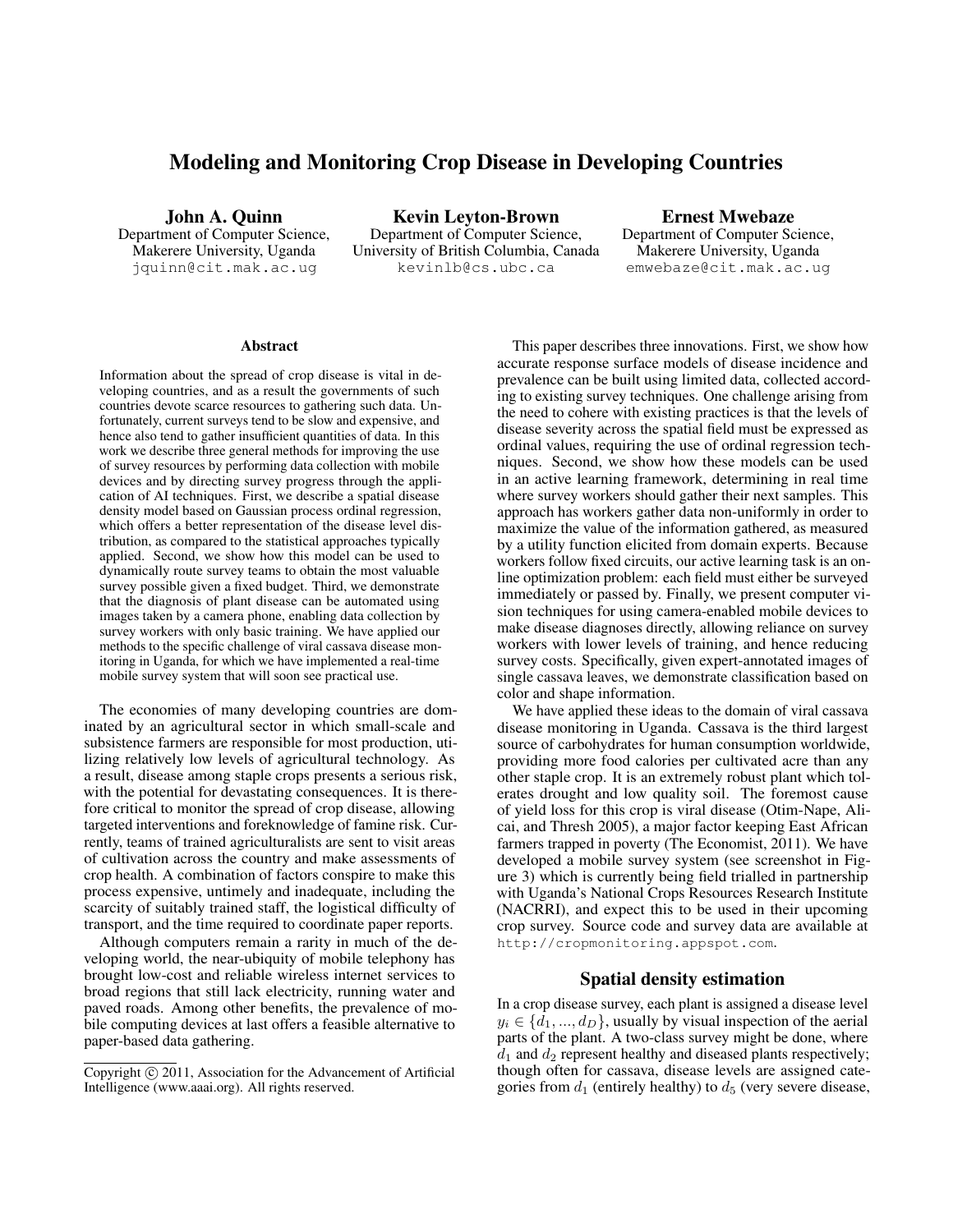

Figure 1: Incidence map of cassava brown streak disease in Uganda, 2009 (NACCRI).

causing dieback), where intermediate categories are characterised by the extent of disease on different parts of the plant. Note that without further information we should deal with these as ordinal categories,  $d_1 < d_2 < \cdots < d_D$ , and not code them as numbers: we do not have a principled way of mapping these categories to the real line, for example. Surveyors deal with single fields of plants at a time, and report two statistics, *severity* and *incidence* of disease. Incidence is the proportion of infected plants  $P(y_i > 1|x)$ , where  $x \in \mathbb{R}^2$ is the location. Severity is the mean disease level of any non-healthy plants found in the field. Figure 1 shows an example of an incidence map for cassava brown streak disease in Uganda, produced by NACRRI to summarize the findings of its 2009 survey.

Models of crop disease are used for understanding the spread or severity of an epidemic, predicting the future spread of infection, and choosing disease management strategies. Common to all of these problems is the notion of spatial interpolation. Observations are made at a few sample sites, and from these we infer the distribution across the entire spatial field of interest. Standard approaches to this problem (reviewed in (van Maanen and Xu 2003)) include the use of differential equations, spatial autocorrelation, or kriging (Gaussian process regression) (Nelson, Orum, and Jaime-Garcia 1999). Under these schemes, summary statistics such as incidence or severity are interpolated. Note that the observations contain more information than these models use; under an incidence regression, we simplify the raw observation data to an aggregate across some area. Here we describe a way to adapt the geospatial statistical approach in order to directly model the quantity which is being surveyed: the distribution over disease levels, given observations of individual plants.

Given a number of point observations, we would like to predict disease characteristics across the map. The observed data is of the form  $D = \{x_i, y_i | i = 1, ..., N\}$  such that each individual observation consists of a location within a spatial region of interest S, with  $x_i \in S \in \mathbb{R}^2$ , and a disease level  $y_i \in \{d_1, ..., d_D\}$ . We take  $d_1$  to represent an entirely healthy plant, and  $d_D$  to represent a plant with the highest category of disease damage. We would like to infer  $P(y^*|x^*, D)$ , the expected distribution over disease levels at a location  $x^*$  given a set of labelled observations D. We use a Gaussian process

(GP) approach for this ordinal regression, using the formulation of Chu and Ghahramani (2005). Ordinal regression is more appropriate than classification, because the latter treats all classes equally; in our case we know that  $d_1$  is closer to  $d_2$  than  $d_5$ , even though we lack a quantitative cost matrix. We did not use ordinary (i.e., real-valued) regression for two reasons. First, although we could represent the categories with real numbers  $d_1 = 1, d_2 = 2$  etc., we have no basis for making an assumption about the relative similarities of different classes (e.g., it may be that  $d_1$  and  $d_2$  are extremely different, but  $d_2$  and  $d_3$  are relatively similar). Second, we have limits on the domain  $(d_1 \leq y_i \leq d_D)$ , whereas most regression models cannot be restricted to an interval.

The GP approach to ordinal regression can be summarised as follows. A function  $f(x_i) \in \mathbb{R}$  is introduced as an intermediate quantity to relate  $x_i$  and  $y_i$ . This function is taken to be a zero-mean Gaussian process with covariance  $Cov(f(x_i), f(x_j))$  specified by a Gaussian kernel

$$
K(x_i, x_j) = \exp -\frac{\kappa}{2} \left( (x_{i,1} - x_{j,1})^2 + (x_{i,2} - x_{j,2})^2 \right)
$$
\n(1)

with parameter  $\kappa > 0$ . To relate  $f(x_i)$  and  $y_i$ , we split the real line up into D intervals given the thresholds  $b_0 =$  $-\infty$ ,  $b_D = \infty$ ,  $b_{i|0 \le i \le D} \in \mathbb{R}$ , then formulate a likelihood  $P(y_i|f(x_i))$ , which is high when  $b_{y_i-1} < f(x_i) < b_{y_i}$  and low otherwise. Our goal is then to integrate out  $f$  to obtain our estimate of  $y^*$  at a novel location  $x^*$ ,

$$
P(y^*|x^*, \mathcal{D}) = \int P(y^*|f(x^*), \hat{\theta}) P(f(x^*)|D, \hat{\theta}) df(x^*)
$$

where  $\hat{\theta}$  is a set of optimal parameters learnt from the data. Learning the parameters and calculating this distribution exactly is intractable in general, but following Chu and Ghahramani (2005), predictions can be obtained by applying the Laplace approximation (Rasmussen and Williams 2006, §3.4), yielding

$$
P(y^*|x^*, \mathcal{D}) \approx \Theta\left(\frac{b_y - \mu}{\sqrt{\sigma^2 + \sigma_x^2}}\right) - \Theta\left(\frac{b_y - \mu}{\sqrt{\sigma^2 + \sigma_x^2}}\right), \quad (2)
$$

$$
\Theta(z) = \int_{-\infty}^z (2\pi)^{\frac{1}{2}} \exp\left(-\frac{1}{2}x^2\right) dx,
$$

$$
\mu = k(x)^\top \Sigma^{-1} f_{\text{MAP}},
$$

$$
\sigma_x^2 = K(x, x) - k^\top \left(\Sigma + \Lambda_{\text{MAP}}^{-1}\right)^{-1} k(x),
$$

where  $\Sigma$  is an  $N \times N$  covariance matrix with its ijth element defined as in Eq. (1),  $k(x)$  is a vector  $[K(x, x_1), \ldots, K(x, x_D)]^\top$ , the quantity  $f_{\text{MAP}}$  is the value of  $f = \{f(x_i)|i = 1, \ldots, N\}$  which maximises  $P(f|\mathcal{D})$ , found with a suitable numerical optimisation method, and  $\Lambda_{\text{MAP}}$  is a diagonal matrix of second derivatives of the log likelihood, with the ith diagonal element given by  $\frac{\partial(-\ln P(y_i|f_{\text{MAP}}(x_i)))}{\partial^2 f_{\text{MAP}}(x_i)}.$  $\overline{\partial^2 f_{\rm MAP}(x_i)}$ 

The posterior distribution of disease levels over space can be updated whenever new observations are received. Figure 2 shows an example of inference in this model. Given observations of the disease levels of individual plants, we are able to infer distributions of disease levels at any location. Figure 3 illustrates the variance on these estimates; note low variance where observations have been made, as expected.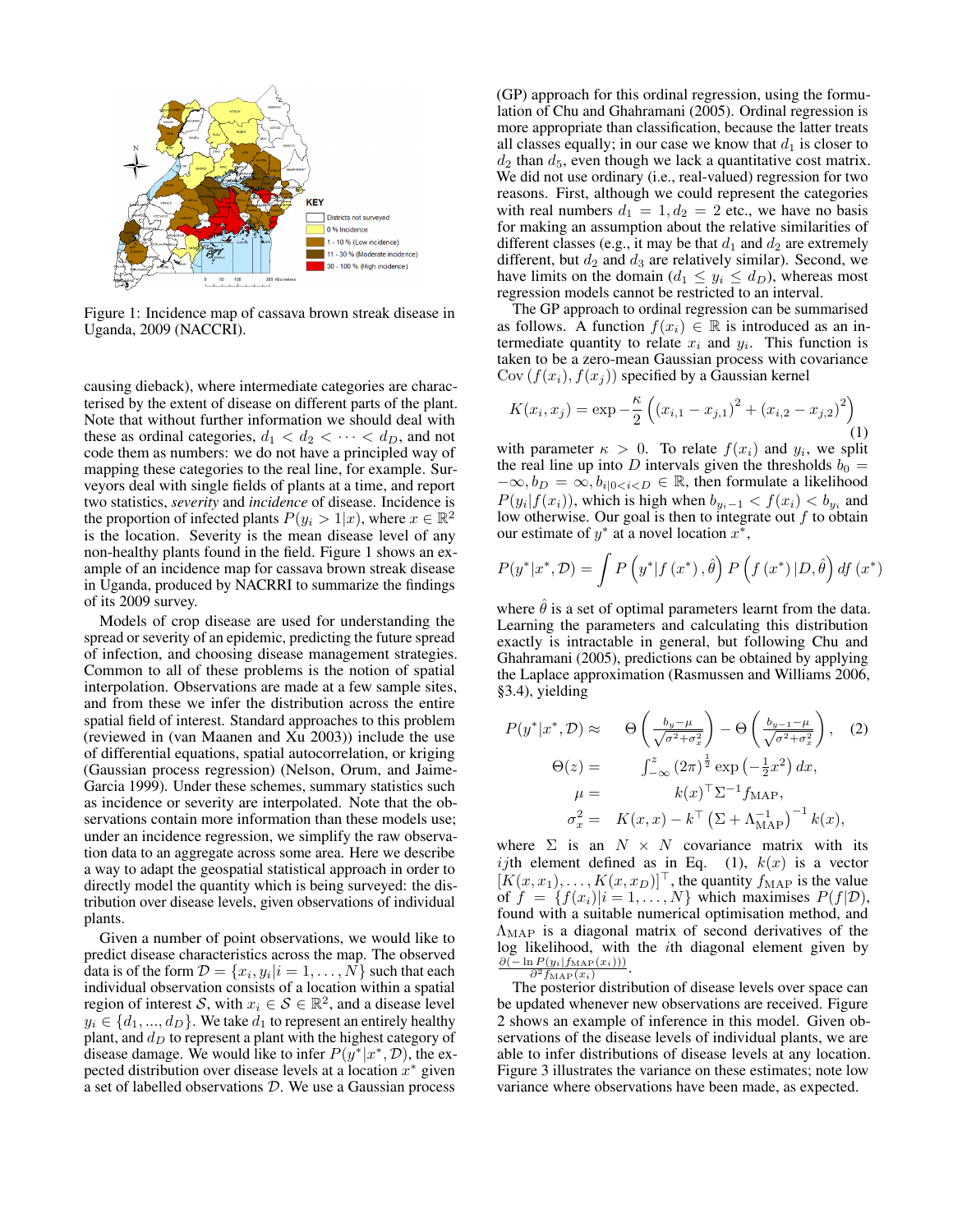

Figure 2: Example ordinal regression of disease levels across a spatial field given sample observations. The panel on the left shows example disease level observations (numbers with dark backgrounds), and contour lines indicate the mean predicted disease level. The three insets show the predicted distribution of disease levels at locations A, B and C respectively.

## Adaptive selection of survey sites

Besides summarizing the findings of a survey, our models can be used to guide surveyors to collect more valuable data, holding fixed their budgeted number of samples. Based on our interviews with surveyors from NACRRI, we assume that survey teams follow a network of roads to conduct their surveys, and to take measurements from farms near the road. In rural parts of the developing world, the road network is extremely sparse. This makes it reasonable to assume that survey teams will follow a set route, corresponding to a one dimensional manifold  $R$  within the spatial field. NACRRI's current survey methodology is to sample uniformly along  $\mathcal{R}$ . With a survey budget allowing  $k$  stops, we are interested in finding a set of points along  $R$  that maximises the expected utility of the survey. (For now, we simply presume the existence of some utility function; we provide such a function for our cassava domain in the Experimental Evaluation section below.) Because we propose the collection of data with mobile devices, we can calculate in real time the best place for a survey team to go next, every time a new observation is made.

The simplest survey scheme would be for the surveyors to complete a single tour, returning to their headquarters afterwards. However, it can still be practical for a survey team to complete their tour more than once. In such a scenario, the first circuit can be used to explore disease levels across the region, and subsequent circuits can use the remaining budget to focus on the areas of greatest interest. We assume that each survey follows a tour that can be repeated  $t$  times  $(t \geq 0;$  in practice, we expect  $t \leq 3$ ), that there is a limit of N samples which can be taken in total by any survey team,



Figure 3: Variance of the predictions across the spatial field from Figure 2; crosses indicate the location of observations (left). Screenshot of our mobile data collection system (right). For each plant being surveyed, the system collects an expert diagnosis, leaf image, and GPS coordinates.

and that  $p_i$ % of the budget must be used on the  $i<sup>th</sup>$  circuit.

Our goal is to use our model to determine the locations that a survey team should visit, in a way that outperforms the simple uniform sampling strategy currently used by NACRRI. Such an "active learning" problem is straightforward when there is no constraint on the order in which observations can be obtained. In our setting, however, we face the constraint that the tour can be repeated at most  $t$  times, and hence will often prefer to sample a nearby point before sampling a distant point, even if the latter is expected to be more informative. The intuition behind our algorithm is to leverage a traditional, unconstrained active learning framework to identify a distribution of  $k$ -tuples of points that are expected to yield high-value observations (where on the  $i<sup>th</sup>$  tour, k is initialized to  $\vert p_iN \vert$ , and then to select the nearest point (formally, the first order statistic) from this distribution. Then we obtain an observation at that point, update the model, and repeat the process with  $k \leftarrow k - 1$ .

More formally, Algorithm 1 gives the details of our sampling strategy. At each point it greedily selects the point along the current route with the largest expected utility, and then repeatedly samples from the model at that point to "hallucinate" different potential observations that could be obtained. We update the model based on these hallucinated observations, and then look for the next most utility-increasing point. The function  $ExpectedUtilityGain(r, u_y, P(y|x, \tilde{\mathcal{D}}^*))$  quantifies the amount by which the utility  $u_y$  of the current density model  $P(y|x, \mathcal{D}*)$  would be expected to increase if observations were provided at location  $r$ . If the utility is neutral with respect to disease levels, this is the standard active learning setting where we choose the point with the highest uncertainty in the current model. If the utility is weighted according to the true disease level (see next section for an example), then we can weight the uncertainty to account for this, according to the current disease level estimates. This procedure results in a set of k points along the current route (represented as the distances along the route from the last stopping location). We can repeat this many times and take the mean of the first order statistic of these sets. We take this mean as our next survey location.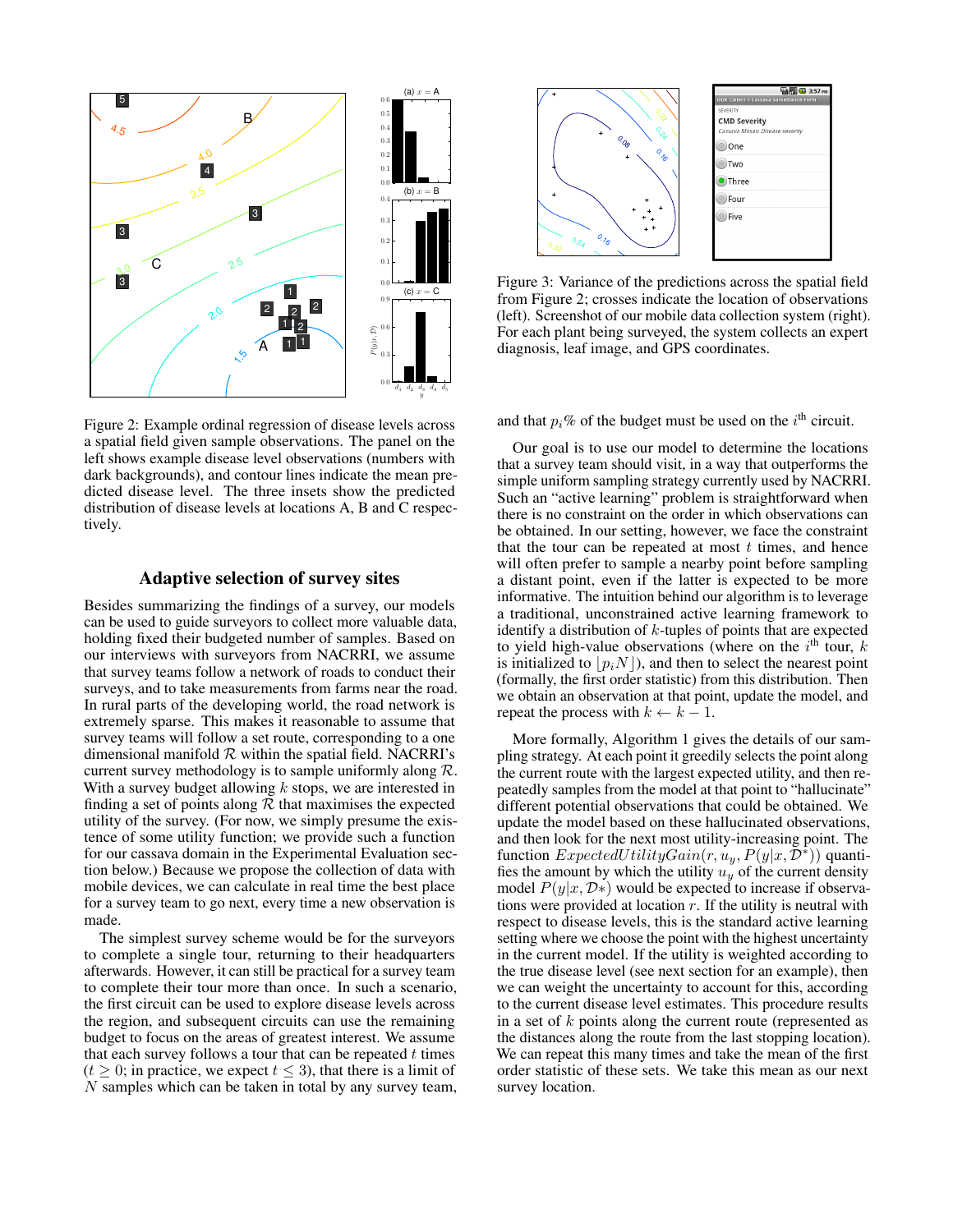#### Algorithm 1: Survey route optimisation.

**Input:**  $S \in \mathbb{R}^2$ , spatial field of interest.  $R$ , the remaining route, a 1D manifold in  $S$ .  $\mathcal{D} = \{x^{(i)} \in \mathcal{S}, y^{(i)} | i = 1, \dots, N\}$ , previous samples.  $k$ , the number of stops remaining. **Output:**  $d_{\text{next}}$ , distance to travel along  $R$  before the next stop.  $S \longleftarrow \emptyset$ *# Sample many sets of stopping points* for  $i=1:N_{\mathrm{samples}}$  do  $A \longleftarrow \emptyset$  $D^* \longleftarrow D$ for  $j = 1 : k$  do  $x \longleftarrow \arg \max_{r \in \mathcal{R}}$  $ExpectedUtilGain(r, u_y, P(y|x, \mathcal{D}^*))$ Append  $DistanceAlongRoute(x, R)$  to  $A$ Sample observations from  $P(y|x, \mathcal{D}^*)$ Append sampled observations to  $\mathcal{D}^*$ end Append  $A_{(1)}$  to  $S$ end  $d_{\text{next}} =$  $\frac{1}{N_{\text{samples}}} \sum_i S_i$ 



Figure 4: Examples of healthy leaves (left) and those infected with cassava mosaic disease (right).

## Image-based diagnosis of crop disease

One reason that crop disease surveys in the developing world tend to be under-resourced is a scarcity of expert surveyors. Reliable automatic methods for performing surveys therefore offer the possibility of extending the scope of disease surveillance. The ubiquity of camera phones in even the most rural parts of many developing countries introduces the possibility of survey by non-expert workers, who submit images of crops that are then automatically classified.

We consider two types of features from these images, following the approach taken in previous work on visual cassava disease diagnosis (Aduwo, Mwebaze, and Quinn 2010). The first is normalised histograms of hue (within the yellow/green range) using 50 histogram bins. The second is local image gradient information, represented using Scale Invariant Feature Transform (SIFT) descriptors (Lowe 2004). Whereas SIFT features are often used in object detection, we used them here to create a texture model of each image. Specifically, we calculate SIFT descriptors across each image (each descriptor being a 128-dimensional vector), summarizing each with a mean vector  $\mu_i$  and a covariance  $\Sigma_i$ .

To classify images, we use simple  $k$ -nearest-neighbor classification, using Kullback-Leibler divergence as a measure of distance between images for each of the features. For the hue histogram features, this is simply the weighted log difference of the histogram bins,

$$
D_{KL}(h_1, h_2) = \sum_{i} h_{1,i} \log \frac{h_{1,i}}{h_{2,i}}
$$

.

To conveniently calculate a distance between images given first and second moments of the SIFT descriptors in those images, we assume they follow a multivariate Gaussian distribution. KL divergence with Gaussian densities is

$$
D_{KL}(\mu_1, \Sigma_1, \mu_2, \Sigma_2) = \frac{1}{2} \text{trace} \Big\{ \Sigma_1 \Sigma_2^{-1} + \Sigma_2 \Sigma_1^{-1} - 2I + \left( \Sigma_1^{-1} + \Sigma_2^{-1} \right) (\mu_1 - \mu_2) (\mu_1 - \mu_2)^\top \Big\}.
$$

We use a combination of the two features for classification, implemented by rank-weighting under the two distance measures to get a single set of  $k$  neighbours.

## Experimental Evaluation

We expect that our system will ultimately be used in an upcoming crop survey by NACRRI. In the absence of the real data that we will obtain through such a survey, we conducted computational experiments with artificial data to demonstrate the promise of our approach.

#### Utility function

To quantitatively evaluate the quality of our models, we need a utility function that scores how effectively a given model captures a true underlying distribution. For our example of cassava disease in Uganda, we interviewed the director of NACRRI to elicit a utility function expressing the relative importance of learning different kinds of information. His responses indicated that: 1) it is better to make small errors (e.g., predicting a disease level of 4 when the true level is 5) than big errors (e.g., predicting 2 when the true level is 5); 2) it is considerably more important to correctly assess whether a region is diseased or not than to correctly determine the specific level of disease in a diseased region; 3) being wrongly optimistic—under-predicting the incidence of disease—is about twice as bad as being wrongly pessimistic. We formalized these principles as follows. First, consider a single point in space; let  $y$  denote its true disease level, and let  $\hat{y}$  denote its predicted disease level. The utility function is defined as follows, recalling that  $D$  denotes the number of disease levels and where, based on our interview with the NACRRI director, we set  $\alpha = .5$  and  $\beta = 2$ :

$$
Error(y, \hat{y}) = \frac{|y - \hat{y}|}{D - 1};
$$
  
 
$$
DiseasePenalty(y, \hat{y}) = \begin{cases} \alpha & y = 1 \text{ XOR } \hat{y} = 1\\ 0 & \text{otherwise}; \end{cases}
$$
  
 
$$
OptimismFactor(y, \hat{y}) = \begin{cases} \beta & y > \hat{y} \\ 1 & \text{otherwise}. \end{cases}
$$

Our utility function is  $u_y(\hat{y}) = -OptimismFactor(y, \hat{y}) \cdot (Error(y, \hat{y}) + DiseasePenalty(y, \hat{y}))$ . The Error,  $(Error(y, \hat{y}) + DiseasePenalty(y, \hat{y})).$ DiseasePenalty and OptimismFactor functions capture our expert's responses 1–3 respectively. Observe that Error is a utility penalty for misclassification normalized to the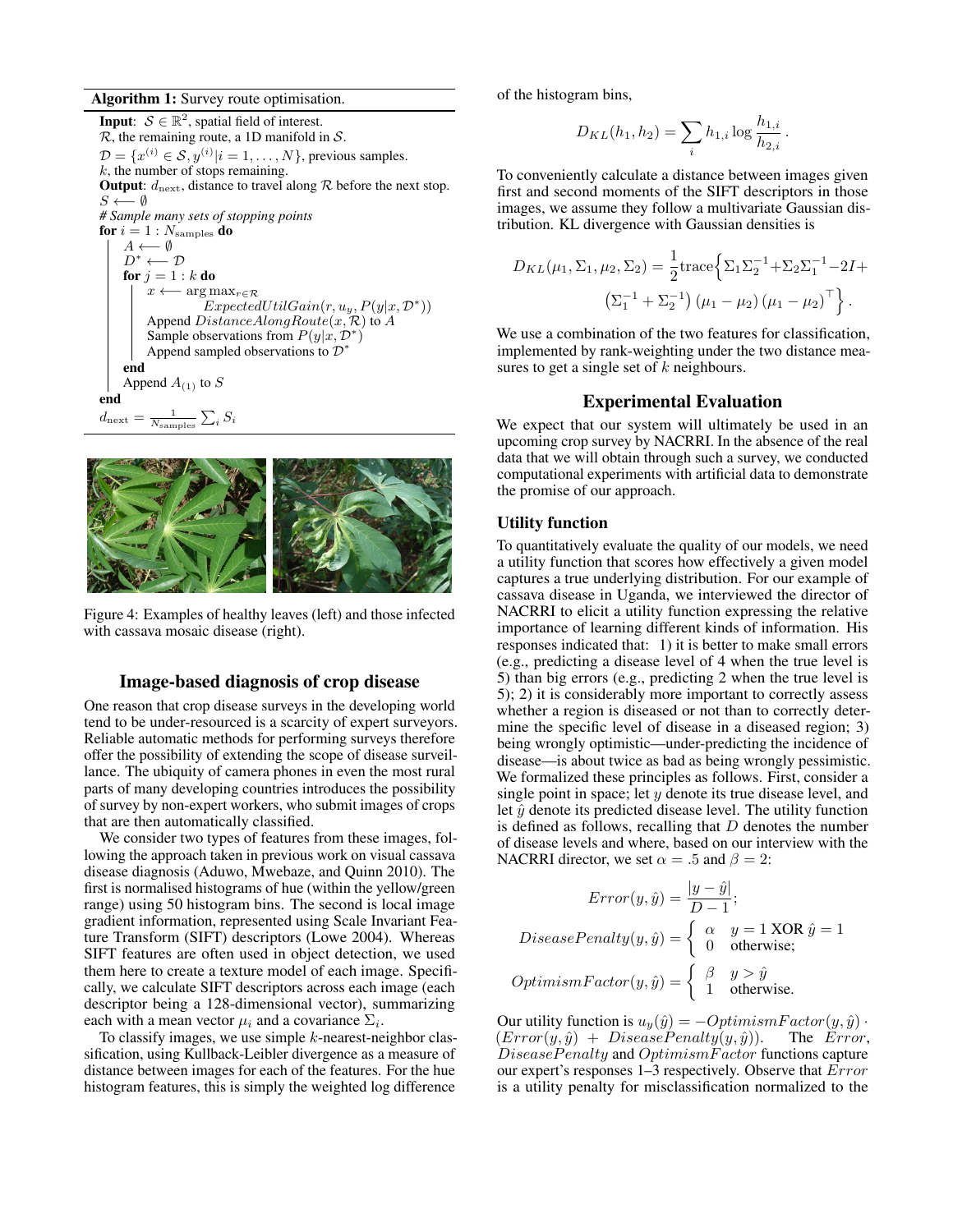range [0, 1], that  $\alpha$  (intended to be a value from [0, 1]) expresses an additional penalty in the same units, and that the total penalty is multiplied by  $\beta$  (intended to be greater than 1) in the event that the prediction is optimistic.

We can determine the expected utility of predicting a distribution over disease levels  $P(y)$  given a true distribution over disease levels  $P(y)$  by taking straightforward expectations, where  $Dom(P)$  denotes the domain of P:

$$
u_P(\hat{P}) = \sum_{y \in Dom(P)} P(y) \sum_{\hat{y} \in Dom(\hat{P})} \hat{P}(\hat{y}) u_y(\hat{y}).
$$

Finally, we can further extend our definition of expected utility to true and predicted stochastic processes  $M$  and  $\hat{M}$ that predict different distributions at predefined points in a spatial region. Let  $X$  denote a set of points of interest, let  $M_x$  denote the true distribution over disease levels at point  $x \in X$ , and let  $\hat{M}_x$  denote the predicted distribution at x. Then the expected utility is

$$
u_M(\hat{M}) = \frac{1}{|X|} \sum_{x \in X} u_{M_x}(\hat{M}_x).
$$

## Spatial density estimation

To compare the effectiveness of our density estimation method against the existing aggregation method used to create the map in Figure 1, we simulated a number of ground truth incidence distributions and sets of observations, and evaluated the expected utility achieved by the two methods. Simulation of disease levels was done by sampling a grid of uniform random values across the spatial field, and then convolving this matrix with a Gaussian smoothing kernel. The effect of this convolution was to filter out high-frequency components in the noise, leaving a smooth distribution, as illustrated in Figure 6 (left). The resulting values were normalised to the range [0, 1]. We simulated  $I(x)$  500 times, and from each simulation sampled 150 observations amongst 5 disease levels at uniformly random locations. With these observations, we used both methods to estimate the incidence. To evaluate the aggregative model, we split the spatial field into  $n \times n$  cells, and counted the proportion of diseased observations in each cell. (For comparison, the maps currently made of disease in Uganda (as in Figure 1) aggregate at the district level which is around around 80 regions across the country.)

Figure 5 shows the relative utility, varying  $n$ , when the two density estimation models are applied to the same set of observations. We show the ratio of utility from the GP inference to the utility from simple aggregation. Using a bootstrap test we find that the mean utility for GP inference is lower than the mean utility for the aggregate model for every *n* at a significance level of  $p = 0.01$ . It is therefore clear that it consistently and significantly outperforms the aggregative density model on this utility function.

#### Adaptive selection of survey sites

We compared the quality of inferences made under our adaptive survey strategy to those made when survey stops were made at regular intervals along each survey route. We did this by randomly generating many survey routes and "ground



Figure 5: Comparison of GP ordinal regression density model and simple aggregation, over 500 simulations with aggregations made on a  $n \times n$  grid. A utilityratio of less than 1 means that the GP model outperformed the aggregation model (since our utilities are negative numbers). The error bars show standard deviations.



Figure 6: Heatmap showing simulated true disease incidence, where lighter colours denote higher incidence (left); Sampled trajectories of three survey groups, with survey sites at regular distances (right); heatmap shows estimated probability of disease given observations at survey locations.

truth" disease distributions, applying both survey strategies to each problem instance, and then scoring the models obtained by each strategy using our utility function.

To sample trajectories amongst a number of survey groups, we uniformly sampled a set of 2D points, then finding the permutation which minimised the total tour distance. A sample of three survey trajectories is shown in Figure 6 (right).

We evaluated the resulting survey utility with both regular survey locations and our adaptive survey location strategy. Figure 7 shows examples of the placement of survey sites along a single tour. When the utility function was modified to be neutral with respect to disease level ( $\alpha = 0, \beta = 1$ ), the effect of the optimisation was to space the sample sites widely apart in areas of maximum uncertainty. When the utility function was set to reward discovery of diseased areas, survey locations were moved closer to areas of high disease incidence. Figure 8 shows survey utility as a function of budget. When the budget was low (very sparse sample sites), optimising survey location made little difference due to lack of information on which to base the adaptation. As the budget increased, the utility achieved with optimisation increased significantly compared to regular sampling.

## Image-based diagnosis of crop disease

We collected a set of 469 images of healthy cassava plants (53%) and those with cassava mosaic disease (47%). We cal-